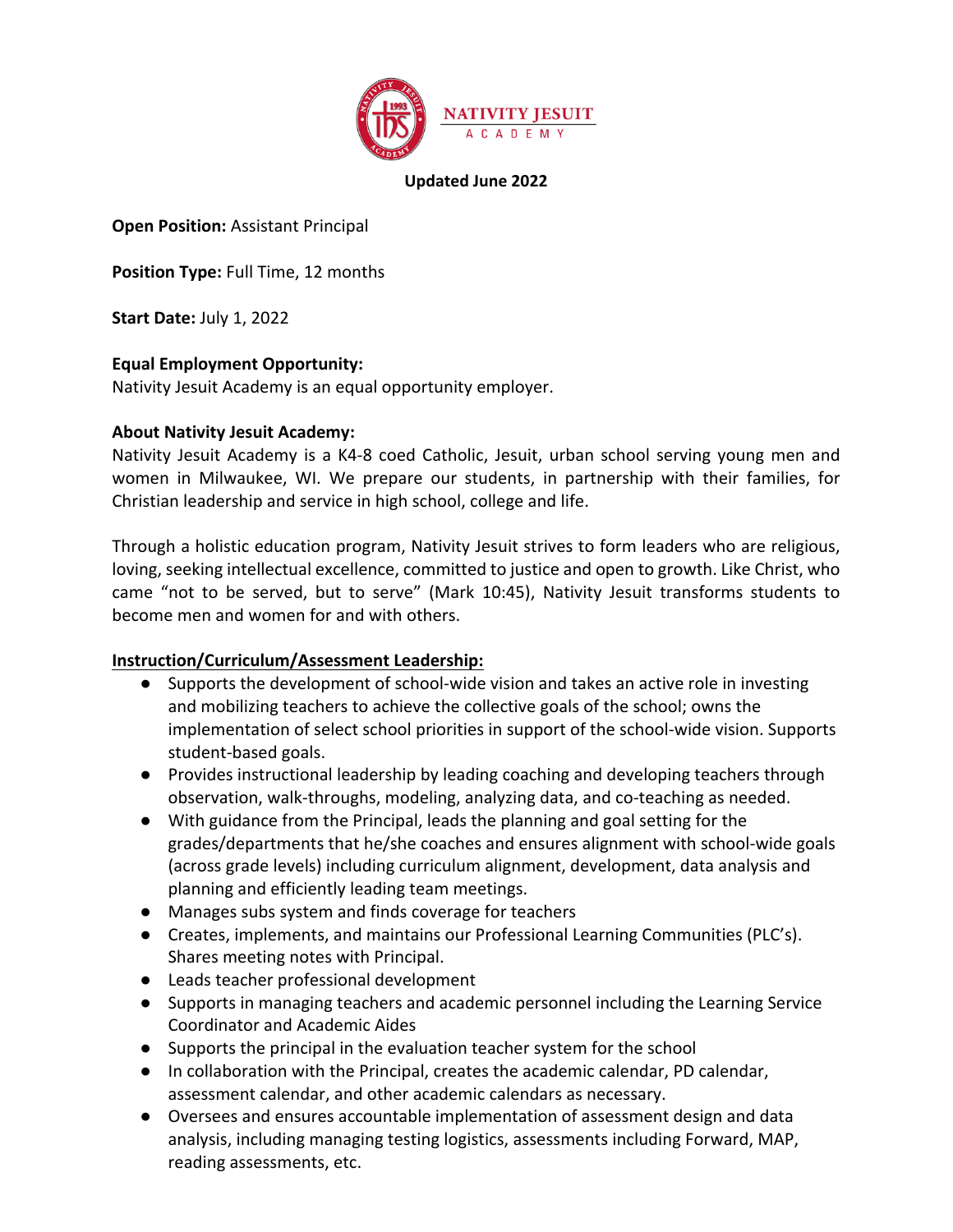- Collects and analyzes student achievement data (including blended learning data) using data to drive recommendations for school-wide instruction.
- Leads Standard Based Grading for all grades in K4-8th and training for teachers
- Supports in the accreditation process (strong focus on core job responsibilities).
- Manages the Report Cards System for the School
- Manages Camp Thunderhead Academics
- Leads Milwaukee Summer School
- Manages Title Funding

### **School Culture Leadership:**

- Assists in teacher and aide recruitment and hiring
- Supports and provides feedback to teachers to improve their instructional practice, especially as it relates and in collaboration with the AP of culture to issues of positive classroom culture, relationships with students, and school culture.
- Works in collaboration with the Learning Support Coordinator to coordinate and facilitate student-teacher interventions and parent-teacher-student interventions as needed.
- Supports the Learning Support Coordinator and school counselor with the SIT Team to reach academic goals
- Be available for open houses, parent-teacher conferences, and other events involving parents and assist in summer orientation sessions as needed
- Leads Assemblies

# **Operations/Strategic Leadership**

- Support the implementation of school-wide culture systems (i.e. entry, dismissal, transitions, classroom physical space, academic incentive systems, etc.) aligned to the vision for the school.
- Works closely with other key leadership members of the school and various departments
- Member of the safety team.
- Provides input into school-based strategic planning including identifying what the school's strategic plan means for his/her own leadership and the people he/she manages.

# **Other Leadership Areas**

- The main person of contact for the Center for Urban Teaching and any other academicfocused outside organizations
- Handle other tasks and leadership assignments assigned by the Principal

# **Position Qualifications/Characteristics:**

- Bachelor's degree in education or related field. Master's degree preferred.
- At least three years of experience teaching in a classroom.
- Assistant Principal or leadership experience preferred.
- DPI Principal license required or working towards.
- School database experience (PowerSchool, etc.) helpful.
- Spanish-speaking ability is preferred.